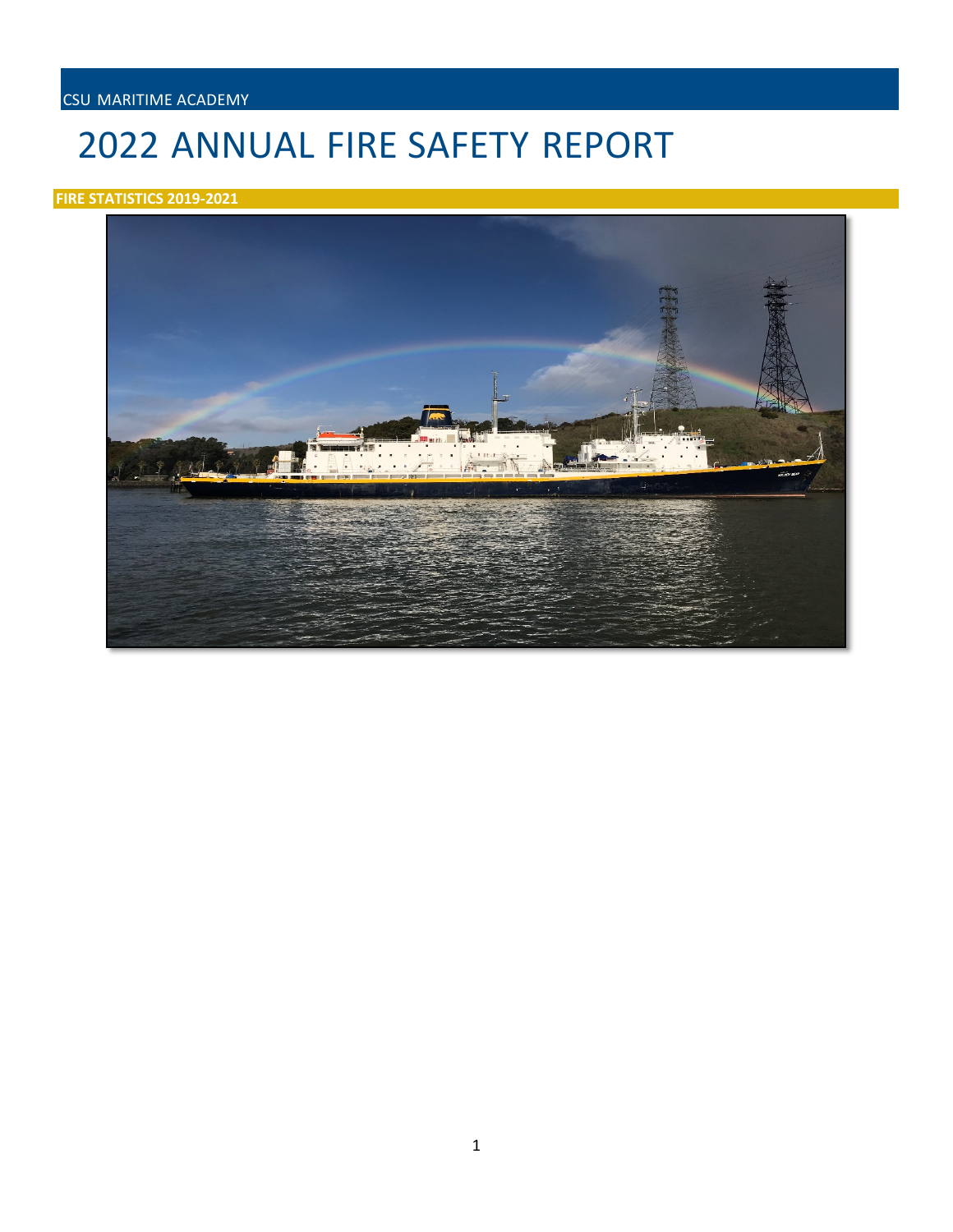# **TABLE OF CONTENTS**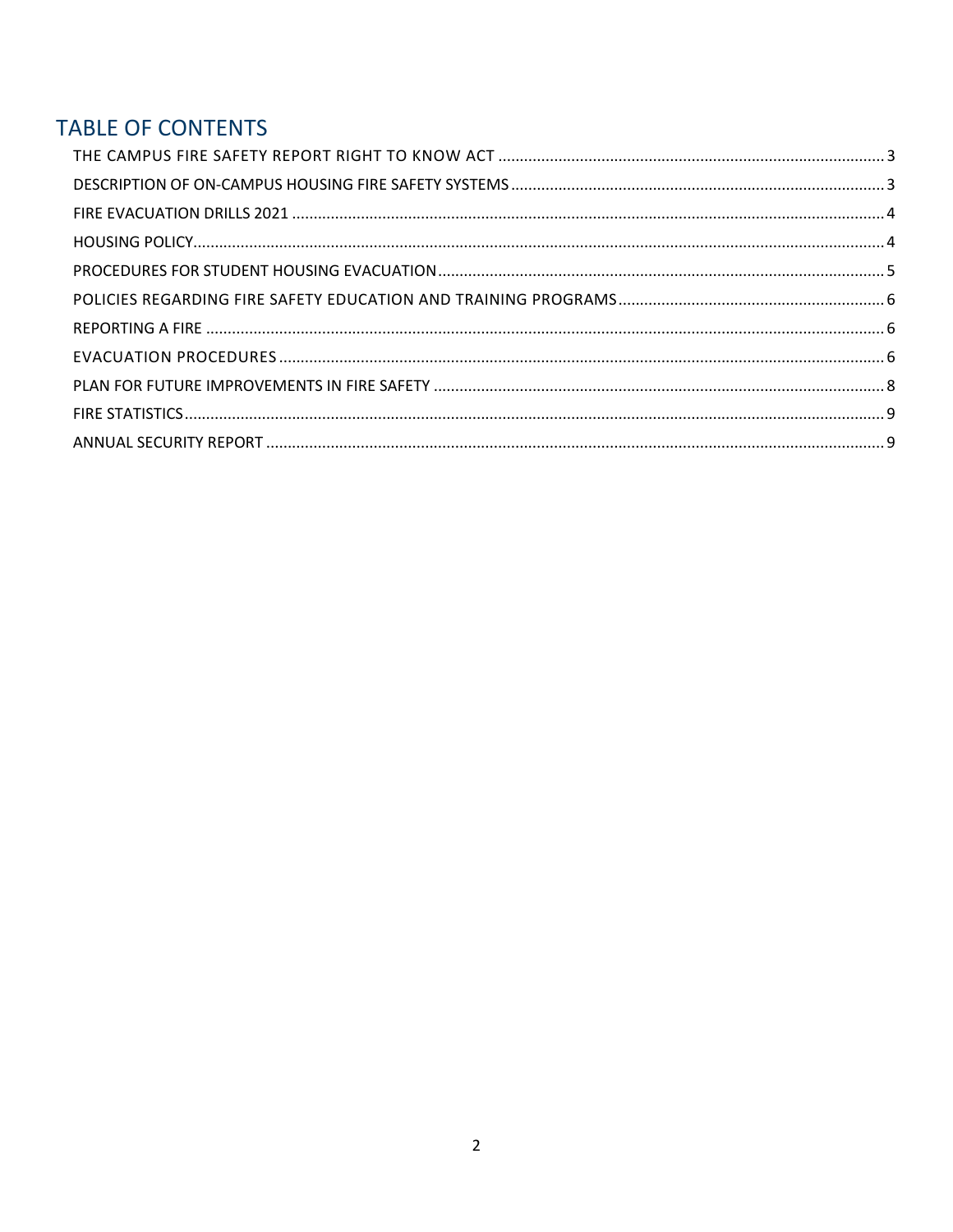## <span id="page-2-0"></span>THE CAMPUS FIRE SAFETY REPORT RIGHT TO KNOW ACT

In compliance with the Campus Fire Safety Right-To-Know Act, 2007, the university's Annual Fire Safety Report includes on-campus student housing fire statistics; a description of fire safety systems; the number of fire drills; procedures for housing evacuation; fire safety education programs; any planned improvements in fire safety; and policies and rules on appliance use, smoking, and open flames in student housing.

## <span id="page-2-1"></span>DESCRIPTION OF ON-CAMPUS HOUSING FIRE SAFETY SYSTEMS

|                                  | <b>On Campus Housing Fire Safety Systems</b> |                   |                |                |              |                      |  |
|----------------------------------|----------------------------------------------|-------------------|----------------|----------------|--------------|----------------------|--|
| <b>Type</b>                      |                                              | <b>McAllister</b> | Upper          | Lower          | Maritime     | <b>Training Ship</b> |  |
|                                  |                                              | Residence Hall    | Residence Hall | Residence Hall | <b>North</b> | Golden Bear          |  |
| Fire alarm monitoring system     |                                              | X                 | X              | Χ              | x            | x                    |  |
|                                  |                                              | Offsite*          | offsite*       | Offsite*       | Offsite*     | 2 onsite             |  |
| Local smoke detectors            |                                              | X                 | x<br>Χ         |                | x            | x                    |  |
| <b>Emergency battery-powered</b> |                                              | Χ                 | Χ              | Χ              | X            | Χ                    |  |
| <b>lights</b>                    |                                              |                   |                |                |              |                      |  |
| Magnetic fire screen doors       |                                              | N/A               | Χ              | N/A            | N/A          | Χ                    |  |
| and trip switch                  |                                              |                   |                |                |              |                      |  |
| Interior stairwells (egress)     |                                              | X                 | x              | N/A            | N/A          | x                    |  |
| Exterior stairwells (egress)     |                                              | N/A               | N/A            | Χ              | x            | Χ                    |  |
| Exterior ladders (fire escape)   |                                              | N/A               | N/A            | N/A            | N/A          | Χ                    |  |
| Fire stations (to charge fire    |                                              | N/A               | N/A            | N/A            | N/A          | Χ                    |  |
| hoses)                           |                                              |                   |                |                |              |                      |  |
| Fire hoses                       |                                              | X                 | X              | x              | X            | x                    |  |
| Sprinkler system                 |                                              | Χ                 | N/A            | N/A            | Χ            |                      |  |
| Fire extinguisher devices        | X                                            |                   | x              | x              | X            | x                    |  |
| Fire alarm pull stations         |                                              | Χ                 | X              | Χ              | Χ            | Χ                    |  |
| Audible alarm                    |                                              | X                 | Χ              | χ              | X            | x                    |  |

\* Fire alarm systems monitoring for McAllister, Upper, Lower Residence, and Maritime North Halls are monitored by an offsite contractor. \*\* Fire alarm systems monitoring for the Training Ship Golden Bear are the following:

1. Pyrotronics system: This onsite system utilizes smoke, heat and infrared sensors to monitor the engine room.

2. Warmold system: This onsite system monitors all living quarters and passageways from quarter deck down to gym.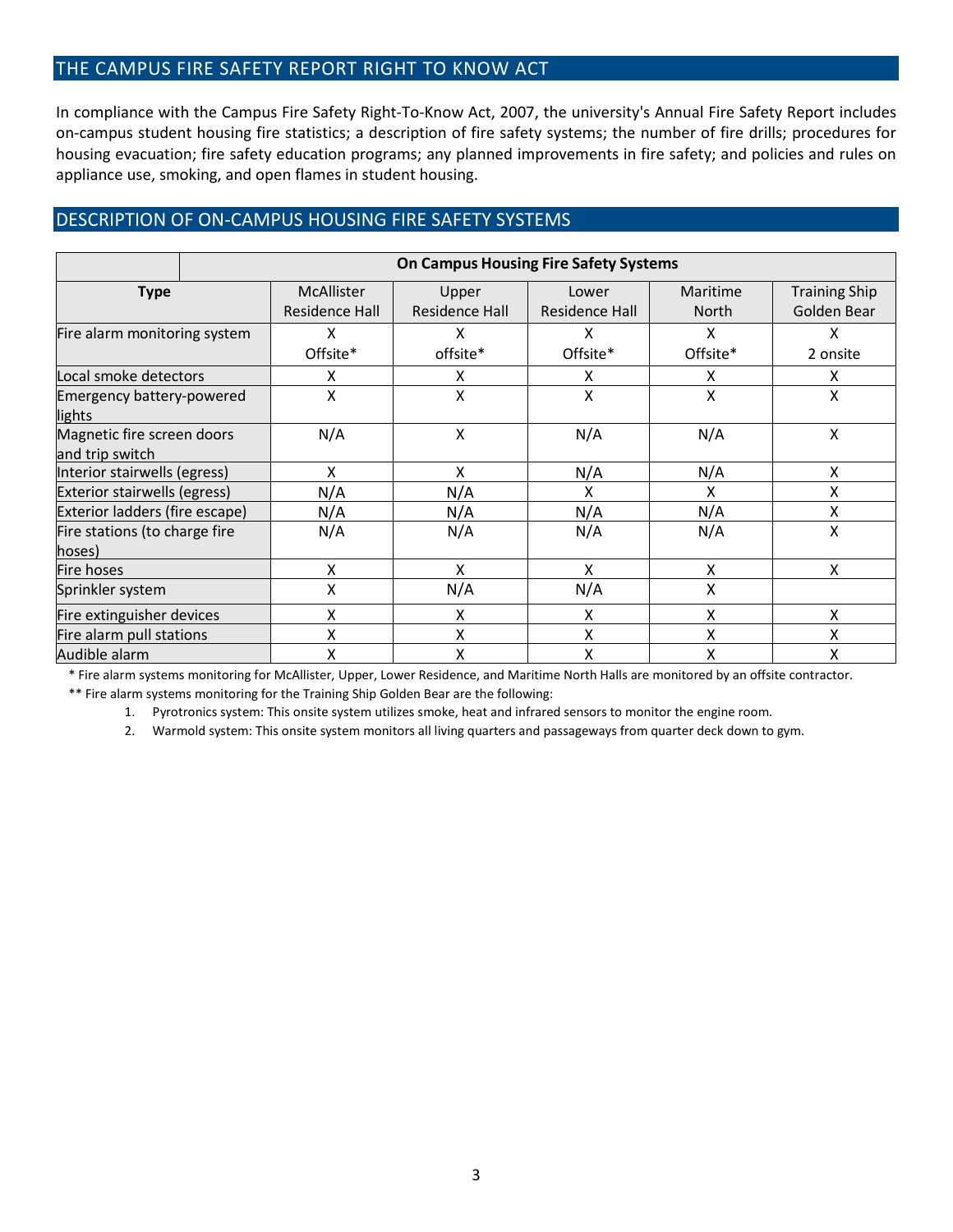## <span id="page-3-0"></span>FIRE EVACUATION DRILLS 2021

| Year/Semester | Location<br>Date |                                                              | <b>Type of Exercise</b> |  |  |
|---------------|------------------|--------------------------------------------------------------|-------------------------|--|--|
| 2021 Spring   | 02.16.21         | McAllister Residence Hall                                    | <b>Evacuation Drill</b> |  |  |
|               | 02.16.21         | Lower Residence Hall                                         | <b>Evacuation Drill</b> |  |  |
|               | 02.16.21         | <b>Upper Residence Hall</b>                                  | <b>Evacuation Drill</b> |  |  |
|               | 02.16.21         | <b>Maritime North</b>                                        | <b>Evacuation Drill</b> |  |  |
|               | 02.24.21         | <b>Training Ship Golden Bear</b>                             | <b>Evacuation Drill</b> |  |  |
| 2021 Fall     | 10.05.21         | <b>McAllister Residence Hall</b>                             | <b>Evacuation Drill</b> |  |  |
|               | 09.29.21         | Lower Residence Hall                                         | <b>Evacuation Drill</b> |  |  |
|               | 09.29.21         | <b>Upper Residence Hall</b>                                  | <b>Evacuation Drill</b> |  |  |
|               | 10.05.21         | <b>Maritime North</b>                                        | <b>Evacuation Drill</b> |  |  |
|               | <b>NA</b>        | No cadets living aboard Training Ship<br>Golden Bear in Fall |                         |  |  |

## <span id="page-3-1"></span>HOUSING POLICY

#### *Evacuation*

All persons are required to evacuate the building immediately upon the sound of an alarm. Interfering with emergency services, procedures or failing to conform to established safety regulations and/or instruction given by emergency response staff is prohibited. (20-50 demerits to suspension/dismissal).

## *Fire Reporting & Equipment*

Falsely reporting a fire, tampering with or misuse of any fire or reporting equipment (e.g. fire alarms, smoke detectors, fire sprinkler, fire extinguishers, "EXIT" signs, etc.) is prohibited. (20-50 demerits to suspension/dismissal).

#### *Egress*

Disabling, opening, damaging or propping exits used exclusively as fire exits is prohibited (unless being used properly as an exit during an emergency situation). All hallways, exits, stairwells, doorway or area that may be deemed an "egress" (i.e. window) need to be free from garbage, bicycles, clutter, furniture or other items that may or have a potential to limit entry/exit (including tripping hazard). All doors and windows must have the ability to be fully opened. (20-50 demerits to suspension/dismissal).

#### *Combustibles*

Possessing or storing gasoline, fireworks, combustible chemicals and/or fuel-driven engines/appliances (e.g. motorcycles, mopeds, gas/propane grills, etc.) within residential housing apartments, rooms, ledges, buildings and/or on grounds immediately adjacent to the on-campus housing facilities is prohibited. (20-50 demerits to suspension/ dismissal).

#### *Open Flames (Candles)*

Candles, incense and/or any type of open flame within residential housing apartments, rooms, ledges, buildings and/or on grounds immediately adjacent to the on-campus housing is prohibited. Candles for any purpose (this includes but is not limited to decoration, religious rituals, etc.) are prohibited. If found, such items will be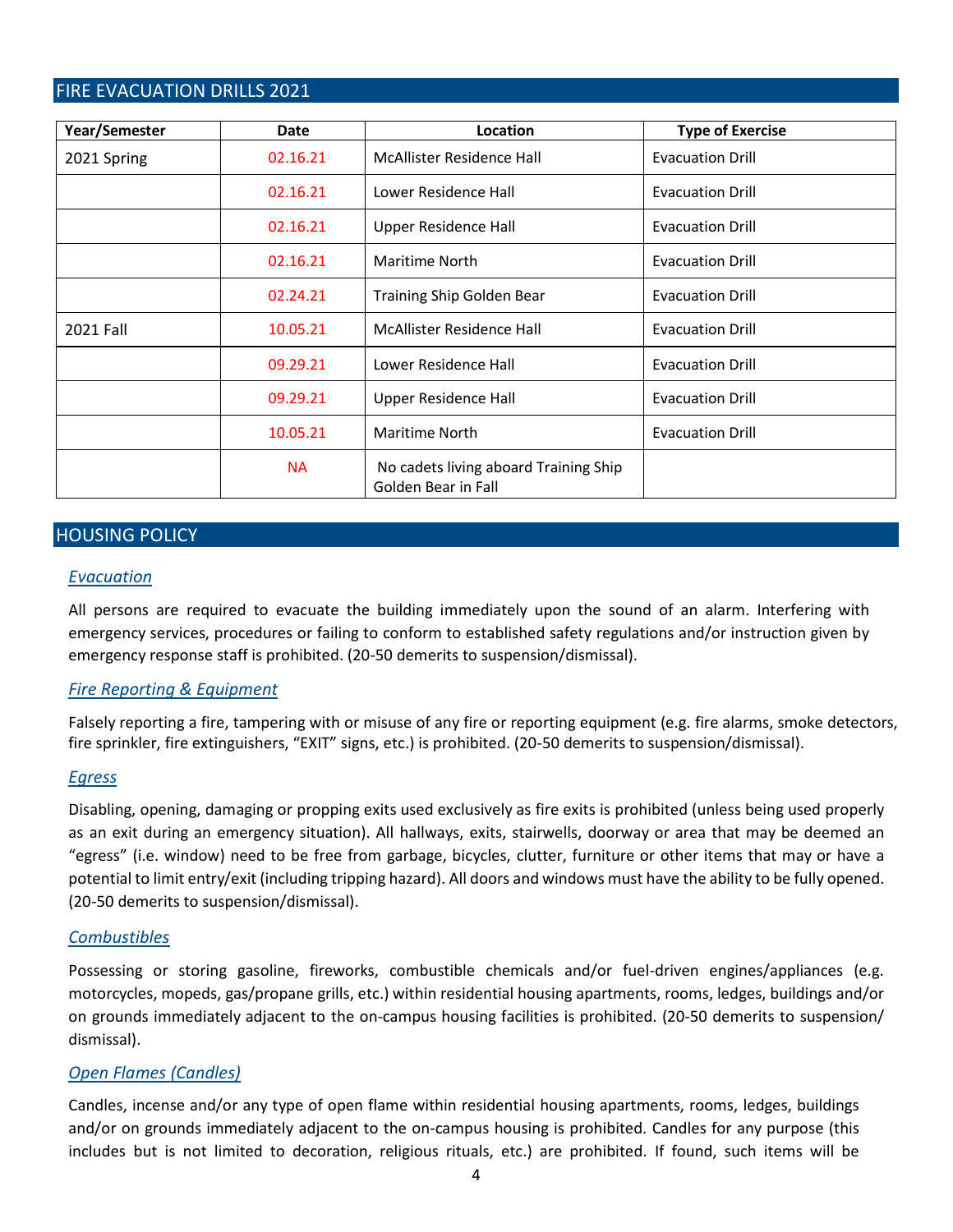confiscated. (20-50 demerits to suspension/dismissal).

#### *Heat Sources*

Open-coiled electric or heating appliances, including but not limited to, space heaters, lava lamps and sun lamps within residential housing apartments, rooms, ledges or buildings are prohibited. Curling irons, glue guns, irons or any other "heat source" equipment must be attended to at all times. Leaving such equipment "on" unattended is a violation of this policy. (20-50 demerits)

#### *Lamps & Lights*

Halogen lamps and neon lights are prohibited. Open top lamps, regardless of lamp/bulb type, must have a metal screen fully covering light/heat source. (20-50 demerits to suspension/dismissal).

## *Plugs & Extension Cords*

Extension cords, multi-plugs and plug-in air fresheners are not permitted under state fire marshal regulations. Power strips / surge protectors with UL rating are permitted. "Piggy-backing" power strip is not permitted. (20-50 demerits to suspension/dismissal).

#### *Cooking Equipment*

Cooking in residential hall rooms or ledges is prohibited. Cooking and/or cooking equipment such as toasters, are permitted ONLY in student lounges in the New and Upper Residence Halls. Barbecuing on ledges is prohibited. Barbecues/hibachis are not allowed to be stored in or around student rooms. Residents interested in barbecuing should use the Robert Hammaker Memorial BBQ area located on the waterfront. (20-50 demerits to suspension/dismissal).

#### *Appliances in Residence Hall Rooms*

Items that are not allowed in students' rooms include, but are not limited to, hover boards, air conditioners, space heaters, hot plates, immersion heaters, George Foreman grills, hot pots and open-coil toasters. In general, any appliance that has an exposed heating surface or draws a large amount of energy is not permitted. Use of all other appliances; popcorn poppers, curling irons, coffee pots, etc. must be in a safe manner so as not to cause a health or fire hazard. (20-50 Demerits) All appliances and extension cords must be UL (Underwriters Laboratory) List- approved for the intended use.

Personally owned Mini-fridges and microwaves are not allowed. The university has supplied micro- fridges (small refrigerators with attached microwaves) for student use in McAllister, Lower, and Upper Residence Halls. These must remain in the residence hall rooms at all times. Residents are encouraged to bring/use energy-efficient appliances while living on campus (e.g. appliances with the "energy star" label).

#### *No Smoking Policy*

Cal Maritime is a smoke/vape/tobacco free campus.

## <span id="page-4-0"></span>PROCEDURES FOR STUDENT HOUSING EVACUATION

In the event of an emergency evacuation at residential housing facilities, students are to vacate their room and proceed to the nearest evacuation gathering area. Resident Advisors will respond and act as building Marshal's and Monitors guiding residents to the nearest exits away from danger. Resident Advisors will use a methodical approach to evacuating each floor of each building involved. Once the building or area is clear a Resident Advisor will ensure that residents have evacuated to the gathering areas and are not blocking the path of emergency vehicles.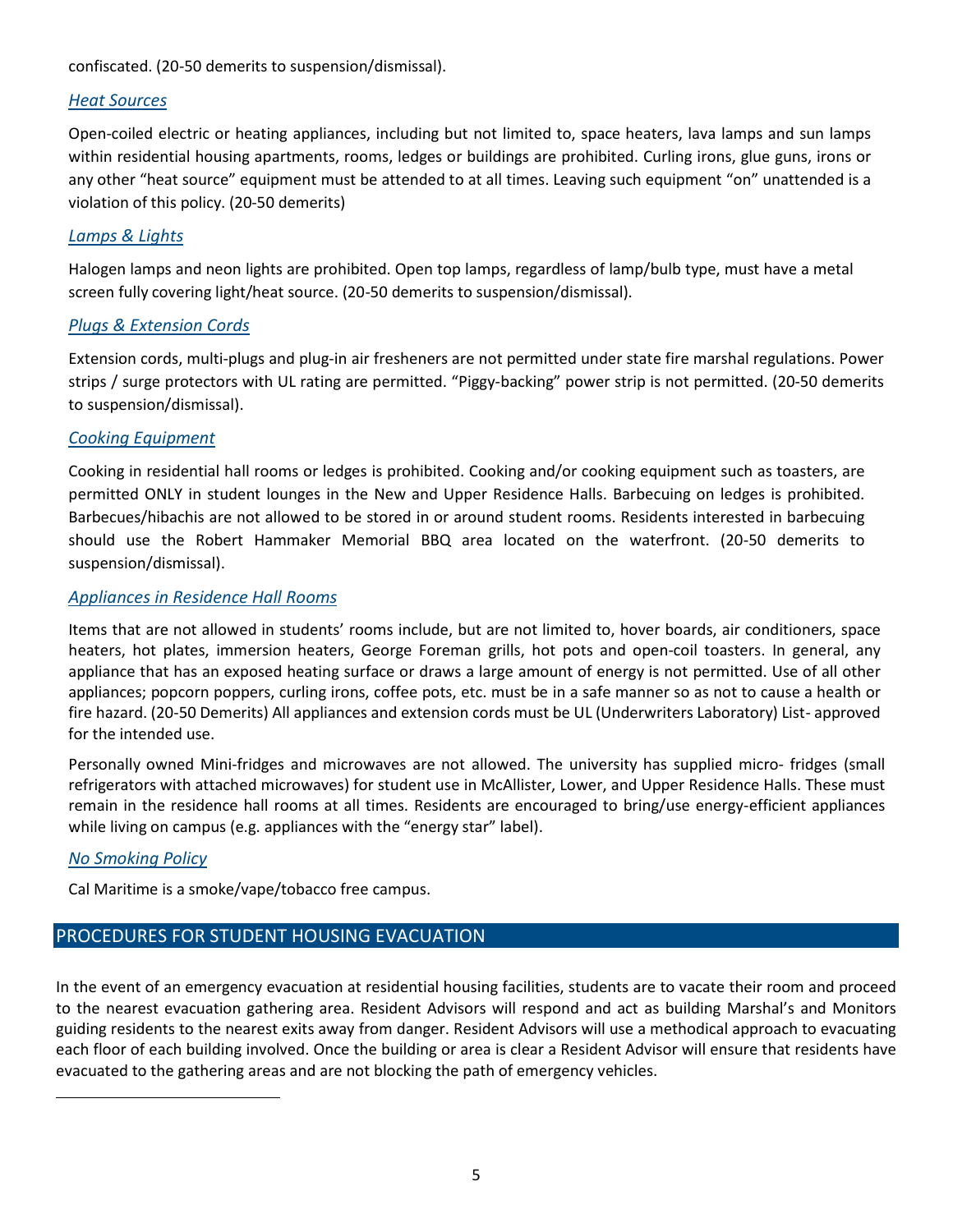## <span id="page-5-0"></span>POLICIES REGARDING FIRE SAFETY EDUCATION AND TRAINING PROGRAMS

All on-campus residents receive fire safety training at the beginning of each semester. Training on fire and life safety is provided to Residence Life staff (i.e. Residence Hall Officers, Living Learning Community Mentors, Coordinators for Residence Life, and the Director of Housing & Residential Life).

Emergency evacuation drills are conducted semi-annually for residence halls and annually for campus-wide buildings in coordination with Cal Maritime Police Department. The Residence Life Staff coordinate the fire drills for the three traditional residence halls and Training Ship Golden Bear. Evacuation drills for the Training Ship Golden Bear also include University Police and the Ship's Chief Mate (vessel security officer).

University employees receive fire evacuation and awareness training materials during their New Employee Orientation and may participate in at least one annual, announced or unannounced, emergency evacuation drill.

#### <span id="page-5-1"></span>REPORTING A FIRE

All students and employees at Cal Maritime should call 9-1-1 to report all fires or fire related emergencies.

- If you see a fire or smell smoke, activate the nearest fire alarm, immediately call 9-1- 1 and/or University Policy 707-654-1111. You may also use the emergency blue light call boxes to contact the University Police.
- If the fire is small and you are trained, you may choose to use a fire extinguisher or a building fire hose to put it out provided ALL of the following conditions are met:
	- 1. The fire alarm has been activated
	- 2. All occupants have been evacuated
	- 3. If the fire is small (waste basket size) and has not spread
	- 4. You have the correct type of extinguisher
	- 5. Your exit is clear and you can extinguish the fire with your back to the exit door
- When you hear an alarm, walk to the nearest exit notifying others of the fire on your way out.
- Go to an evacuation gathering area away from the building then wait for further instructions.
- Immediately notify Police or Firefighters on the scene if you suspect someone may be trapped inside the building.

Once a fire has been extinguished all instances of fires should be reported to the Residential Life Office for inclusion in the annual statistics.

All fires shall be reported to:

- 1. University Police Department
- 2. Housing & Residential Life Coordinator
- 3. Associate Dean of Student Engagement
- 4. Director of Safety and Risk Management

## <span id="page-5-2"></span>EVACUATION PROCEDURES

#### *University Police*

The University Police Department is responsible for the overall campus evacuation procedure and serves as the focal point in any emergency for assistance and coordinating outside services as delineated in the Emergency Operations Plan.

The University Police Department serves as the recipient of the evacuation status of each individual building as reported by individual Building Marshals. They will direct assistance in search and rescue of outside services as required.

#### *Facilities Services*

Facilities Services associates are trained to respond during emergency situations and assist the University Police Department with security and communication at University perimeter entry/exit points. Associates may assist with the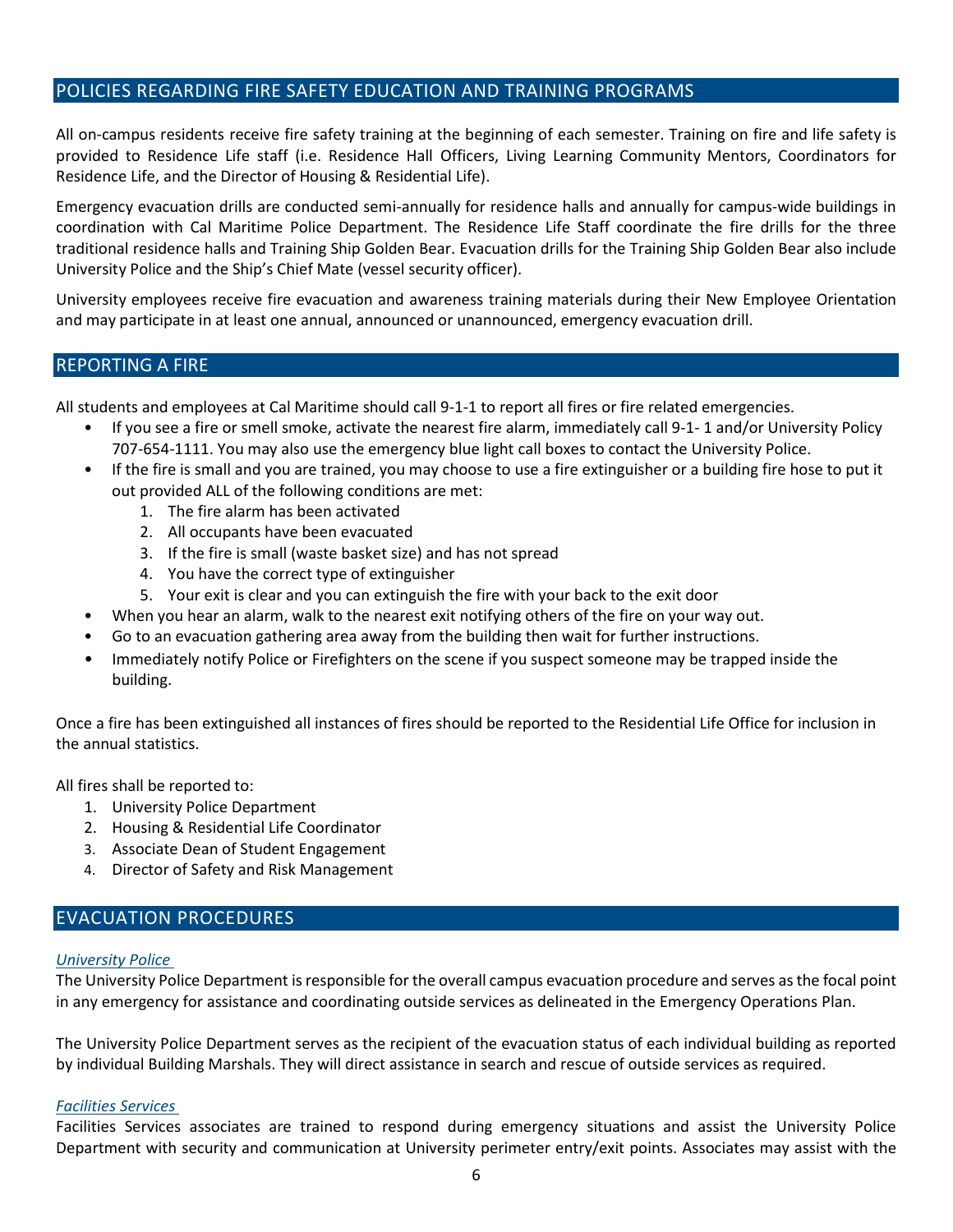dissemination of printed information relating to an emergency, assist with facility maintenance needs, and provide ongoing support for recovery efforts.

#### *Building Marshals*

These individuals are responsible for obtaining the evacuation status of their buildings in terms of assistance needed, building status, or any other critical informational needs. Building Marshals station themselves in pre-assigned locations to obtain information from their Evacuation Monitors. As soon as the status of their evacuation is known they forward this information to the University Police Department. Their primary responsibility is the evacuation of people from their buildings and the reporting of this information to Public Safety. They are not responsible for active search and rescue or any form of building remediation.

#### *Evacuation Monitors*

These individuals are responsible for the timely and orderly evacuation of their buildings occupants. They direct occupants to the proper exit and redirect occupants to secondary exits as necessary. They are responsible for making quick checks of rooms and reporting any assistance needs to the Building Marshal upon exiting. These individuals are not responsible for search and rescue or other related tasks, but serve to provide needed information to their Building Marshals.

#### *Evacuation Procedures*

The evacuation of campus buildings or the entire campus may be required due to emergency situations occurring on or near the campus. Campus emergency planning facilitates evacuations are conducted in a systematic, controlled, and planned manner.

The building evacuation plan for Cal Maritime consists of a partnership between the University Police, Facilities Services and individual volunteer building "Building Marshals" and "Evacuation Monitors".

Specific Instructions to Building Occupants:

- Safely walk to the nearest exit and go to an evacuation gathering area away from the building then wait for further instructions.
- Stay out of the way of emergency personnel and vehicles and follow instructions.
- Immediately notify University Police or other emergency response personnel if you know of a disabled or injured person needing assistance.

#### *Campus-Wide Evacuation*

When it is necessary to completely evacuate the campus due to emergency conditions, a systematic and controlled approach will be used. When campus buildings are deemed safe for occupancy, personnel will be held at their current locations pending evacuation. Where campus buildings are deemed unsafe the Gathering area system will be used. Following the decision to order the evacuation of the Cal Maritime campus, the University President or his/her representative shall notify:

- The Chief of University Police or his/her representative of the need to evacuate.
- The University Communications Public Information Officer or their representative of the need for information broadcasts asking all persons to stay away from campus.

The University Police, with the assistance of the Building Marshals, Monitors and Facilities Associates, shall be responsible for coordinating the evacuation process. Where the campus has been ordered closed and no campus facility is under eminent danger the evacuation of the campus will take place with an appropriate amount of time between each area.

#### *Localized Evacuation*

In some situations, it may become necessary to evacuate one or more building on campus due to a localized emergency situation. When this occurs the University Police will coordinate the evacuation with the Building Marshals and Monitors. The decision to evacuate will be based on the totality of the circumstances and, whenever possible, following consultation with the President and ranking Dean or Facility Manager. When evacuations are due to an overriding concern for public safety it may not be possible to make such consultations. In those instances the appropriate Dean or Facility Manager will be notified of the evacuation as soon as is practical.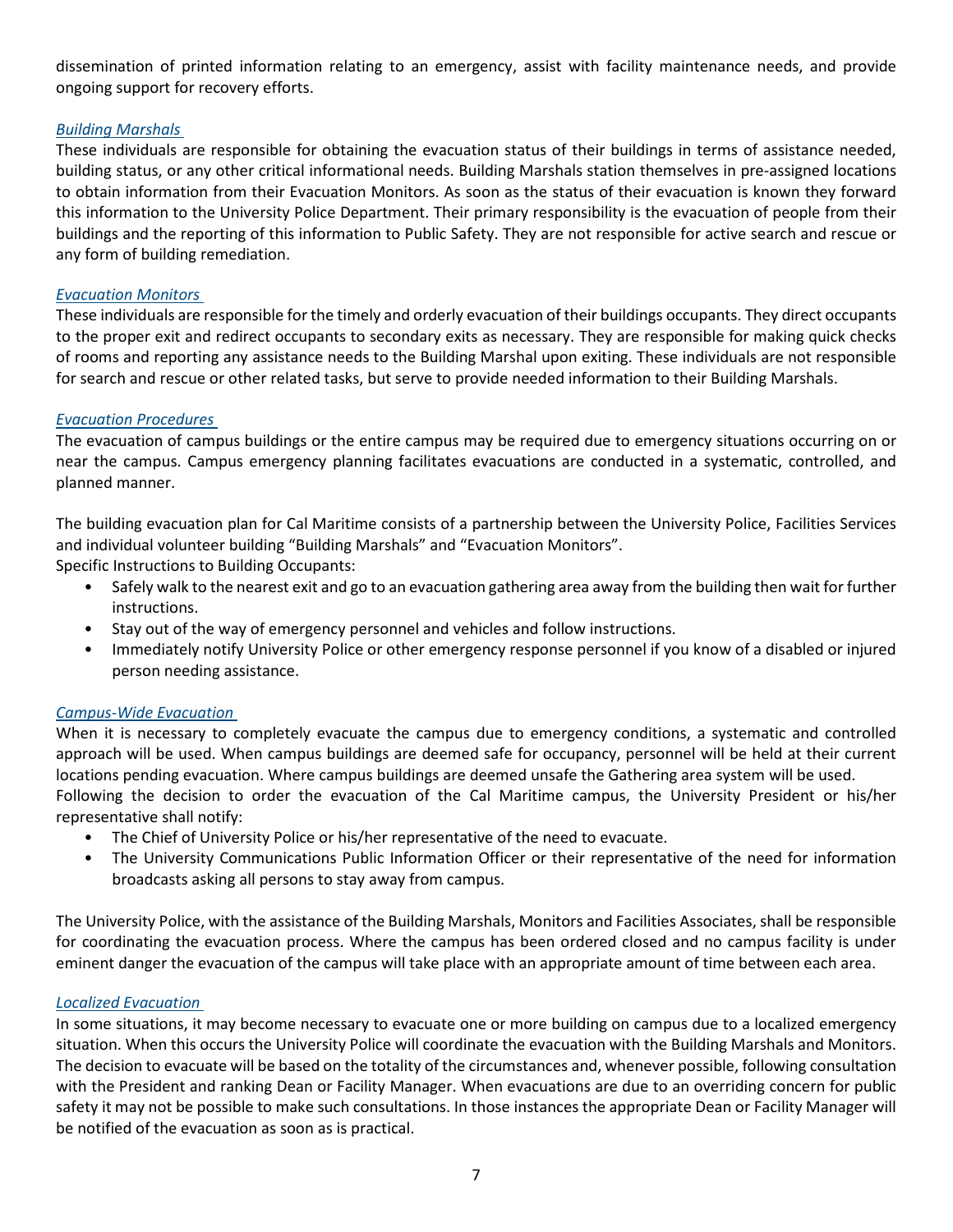#### *Special Needs*

Wheelchair users or other disabled persons should prepare for emergencies, in advance, by instructing a University official or employee.

Move toward the nearest emergency exit.

When a wheelchair user and/or other disabled person reaches an obstruction, such as a staircase, they should request assistance from others in the area.

If assistance is not immediately available, the wheelchair users and/or other disabled person should stay visible in an exit corridor or on an outdoor landing. They should continue to call for help until rescued. Persons who cannot speak loudly should carry a whistle (provided free by the UPD) or have other means of attracting the attention of others.

#### <span id="page-7-0"></span>PLAN FOR FUTURE IMPROVEMENTS IN FIRE SAFETY

Housing and Residential Life continues to schedule fire drills, integrating a fire safety information in rooms, during Welcome Week programming and through completion of the first drill within the first 48 hours of move in day. Representatives of the University Police Department participate in both the Welcome Week informationals, as well as the first drill.